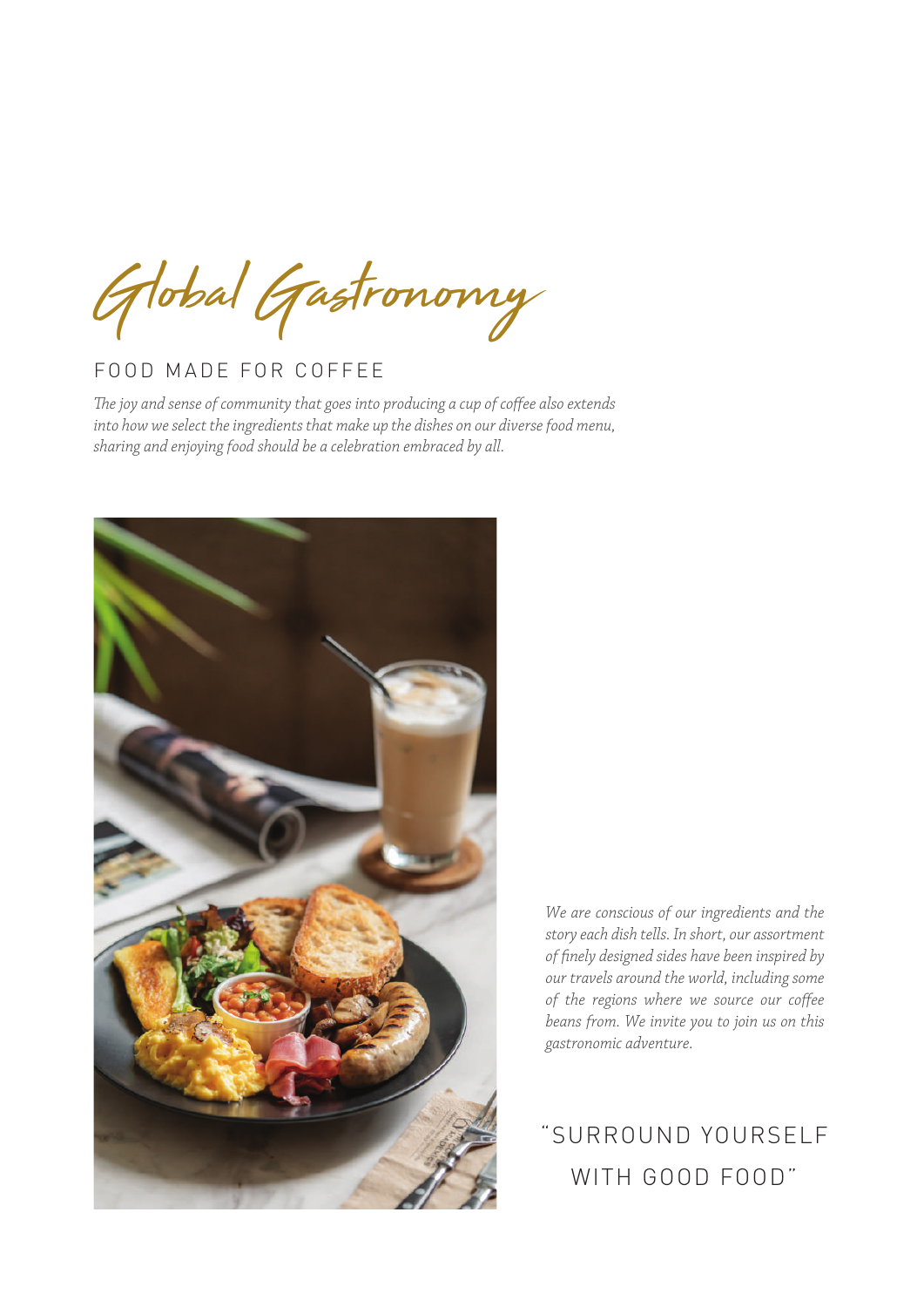## **ALL - DAY BREAKFAST SELECTION**

### The Academïcs Breakfast 28

Spiced Herb Bratwurst, maple bacon, homemade baked beans, sautéed mushrooms, halloumi cheese, cherry tomatoes and eggs of your choice served with brioche toast and seasonal greens

Choice of eggs with shaved black truffle: Scrambled / Poached / Sunny-side Up

### Smoked Salmon & Hash 24.5

Homemade potato hash patty served alongside smoked salmon, baby spinach leaves, sour cream, poached egg, radish slices, ikura and microgreens

### Eggs Royale 24.5

Smoked salmon and poached eggs served on english muffins, topped with homemade hollandaise and a side of seasonal greens

#### Avocado on Toast with Ikura **24.5**

Sliced avocado served on toasted sourdough toast topped with ikura, shaved black truffle, microgreens and radish slices





The Academïcs Breakfast



Smoked Salmon & Hash



### Savoury Pancakes 22 NEW

2-layered pancake topped with sunny-side up egg with a side of spiced herb bratwurst, maple bacon, homemade baked beans, homemade berry compote and maple syrup

#### Breakfast Burger 20

A comforting combination of creamy scrambled egg, maple bacon, cheddar cheese and mayo between a fluffy potato bun. Served with tater tots

20

Acai paired with granola and topped with banana slices, mango, almond nibs, dried persimmon, pumpkin seeds and a drizzle of honey Açaí Berry Bowl

### Lemon Ricotta Pancakes 19.5

Ricotta Pancakes with a hint of lemon, served with homemade berry compote and lemon syrup, topped with fresh berries, pistachios, granola clusters and a side of freshly whipped cream



Savoury Pancakes

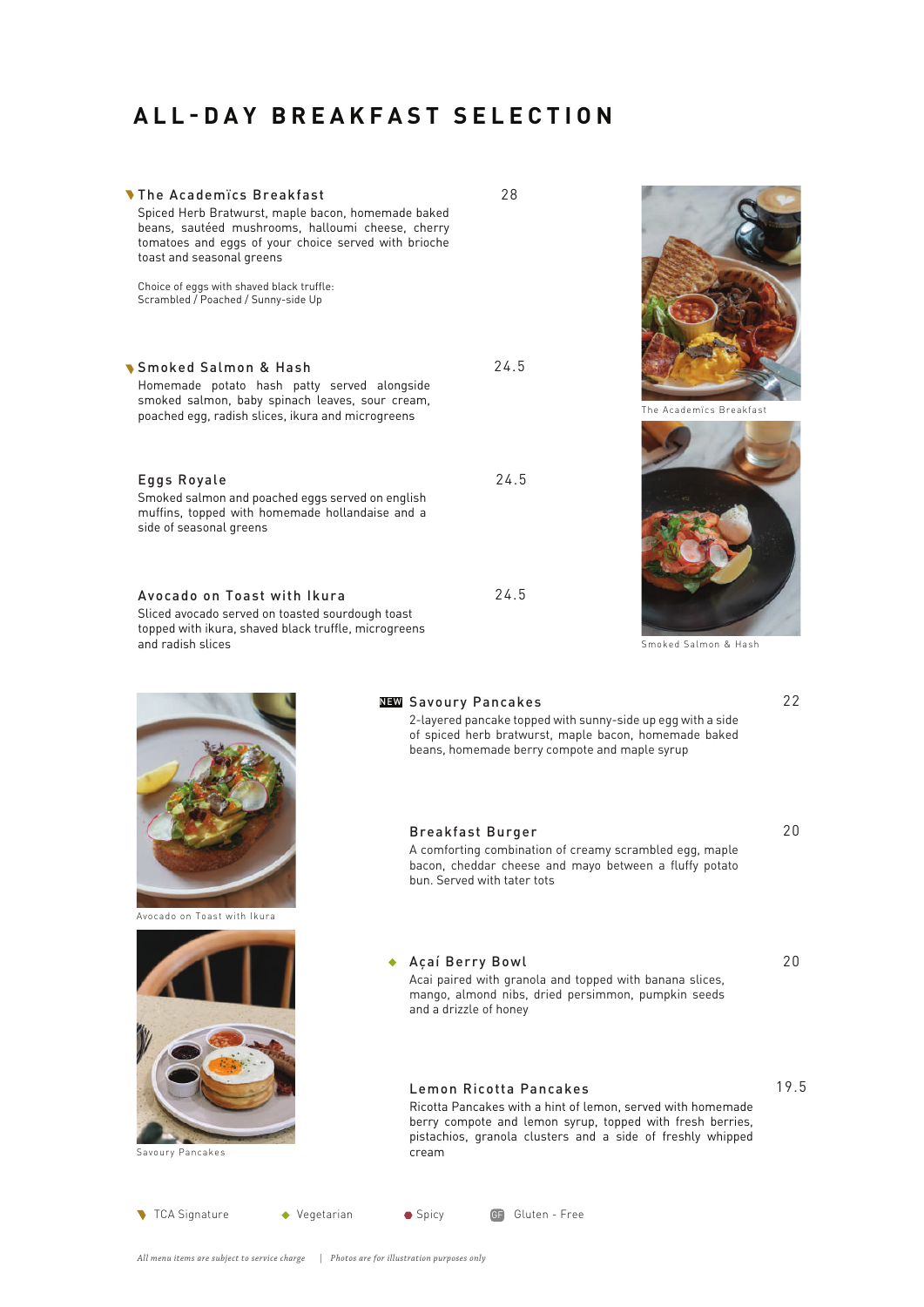



Crispy Fish Fillet Tacos

Mexican Salad Bowl





with Tomato Salsa

Classic Cheese Burger Grilled Salmon Fillet

## **PASTA**

#### Miso Salmon Pasta 28

Spaghetti tossed in miso cream sauce and baby spinach served with grilled salmon, topped with cherry tomatoes, Japanese nori and fresh parsley

#### **Spicy Crab Meat Linguine** 26

Linguine tossed in mild spicy tomato sauce with sautéed crab meat, bird's eye chilli and pine nuts topped with fresh parsley

### Prawn & Lemon Herb Spaghetti 23.5 NEW

Spaghetti tossed in a light lemon herb sauce with garlic, onion, fresh basil and bird's eye chilli, topped with sautéed prawns

#### Salted Egg Bacon Carbonara 23.5

Linguine pasta tossed with bacon, doused in creamy salted egg sauce and topped with sunny-side up egg and fresh parsley

#### 23 Umami Pasta Sautéed spaghetti with sweet shrimp spicy XO

sauce topped with shio konbu, onsen egg and ebiko

## **BIG BITES**

#### ● Crispy Fish Fillet Tacos 25

Tacos with Halibut and chipotle mayonnaise topped with fresh mango salsa, served with seasonal greens and curly fries

### IMPOSSIBLE<sup>™</sup> Burger 30

Impossible meat topped with portobello mushroom, jalapeño, gherkins, tomato, lettuce, a sunny-side up egg, homemade smoked ketchup, mayonnaise and yellow mustard. Served on a fluffy potato bun with a side of sweet potato fries and seasonal greens

### GF Grilled Salmon Fillet 28 with Tomato Salsa

A healthy and hearty meal of succulent salmon fillet, served with baked potatoes, broccoli, sautéed mushrooms and topped with refreshing tomato salsa

#### Classic Cheese Burger 27

Angus beef patty topped with caramelised onions, cheddar cheese, homemade smoked ketchup, tomato and lettuce. Served on a fluffy potato bun with a side of curly fries

#### Mexican Salad Bowl 18

A robust and refreshing bowl of butter lettuce, cherry tomato, kidney beans, chickpeas, onions, red and green capsicum, topped with fresh avocado slices and dressed in homemade tomato and lemon dressing. Served with fried tortilla



Miso Salmon Pasta (Front), Salted Egg Bacon Carbonara (Back)

TCA Signature

◆ Vegetarian ● Spicy GF Gluten - Free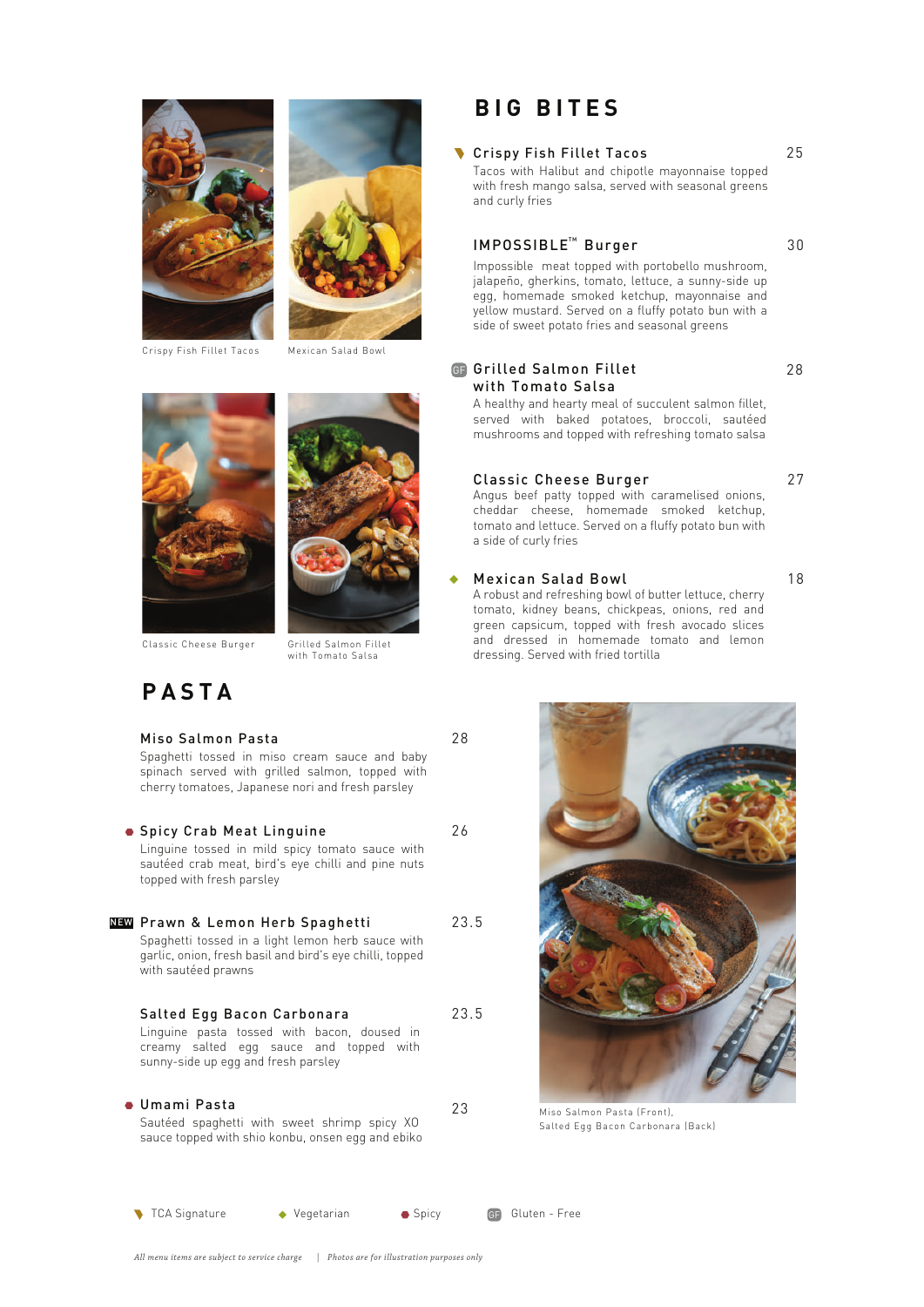## **PIZZA**

Truffle Portobello Mushroom Pizza 26 Thin-crust base pizza topped with portobello mushroom, onions, mozzarella cheese, parmigiano cheese, drizzled with truffle oil

#### 3-Meat Pizza 26

Thin-crust base pizza topped with spicy chicken sausage, pork sausage, bacon, tomato paste, mozzarella cheese and parmigiano cheese

#### Margherita

Thin-crust base pizza topped with cherry tomatoes, roma tomatoes, buffalo cheese, orange cheddar cheese, shaved parmigiano cheese and fresh basil



Margherita

21.5

## **SMALL BITES**

| Curly Fries with Dip Trio<br>Curly potato fries served with honey mustard.<br>house-smoked ketchup and curry mayonnaise                                          | 16 |
|------------------------------------------------------------------------------------------------------------------------------------------------------------------|----|
| NEW Crabmeat Loaded Fries<br>Curly potato fries topped with crabmeat, tomato<br>salsa, nacho cheese and jalapeño                                                 | 17 |
| Umami Sweet Potato Fries<br>Straight-cut jewel sweet potato fries sprinkled<br>with Japanese nori, served with homemade<br>umami chutney                         | 16 |
| Korean Fried Chicken Bites<br>Crunchy and crispy chicken karaage coated in<br>homemade sweet and spicy Korean sauce, topped<br>with black and white sesame seeds | 16 |
| Cream of Mushroom Soup<br>Velvety cream of mushroom soup served with<br>locally sourced toasted bread                                                            | 11 |

| Add Ons                                                                                                       |                                                                                            |        |                                                                                                                           |                |
|---------------------------------------------------------------------------------------------------------------|--------------------------------------------------------------------------------------------|--------|---------------------------------------------------------------------------------------------------------------------------|----------------|
| Shaved Black Truffle +9<br>Maple Bacon +5.5 Halloumi (2)<br>Smoked Salmon<br>Additional Eggs (2)<br>Toast (2) | Mixed Berries<br>+5.5 Half Avocado<br>+5.5 Sautéed mushrooms<br>+5.5 Spiced Herb Bratwurst | $+4.5$ | $+5.5$ Mixed Seasonal Greens $+4.5$<br>+5.5 Baked Beans<br>$+4.5$ Tomato or Mango Salsa $+3.5$<br>+4.5 Each Dipping Sauce | $+3.5$<br>$+1$ |

TCA Signature

Korean Fried Chicken Bites

```
◆ Vegetarian ● Spicy GF Gluten - Free
```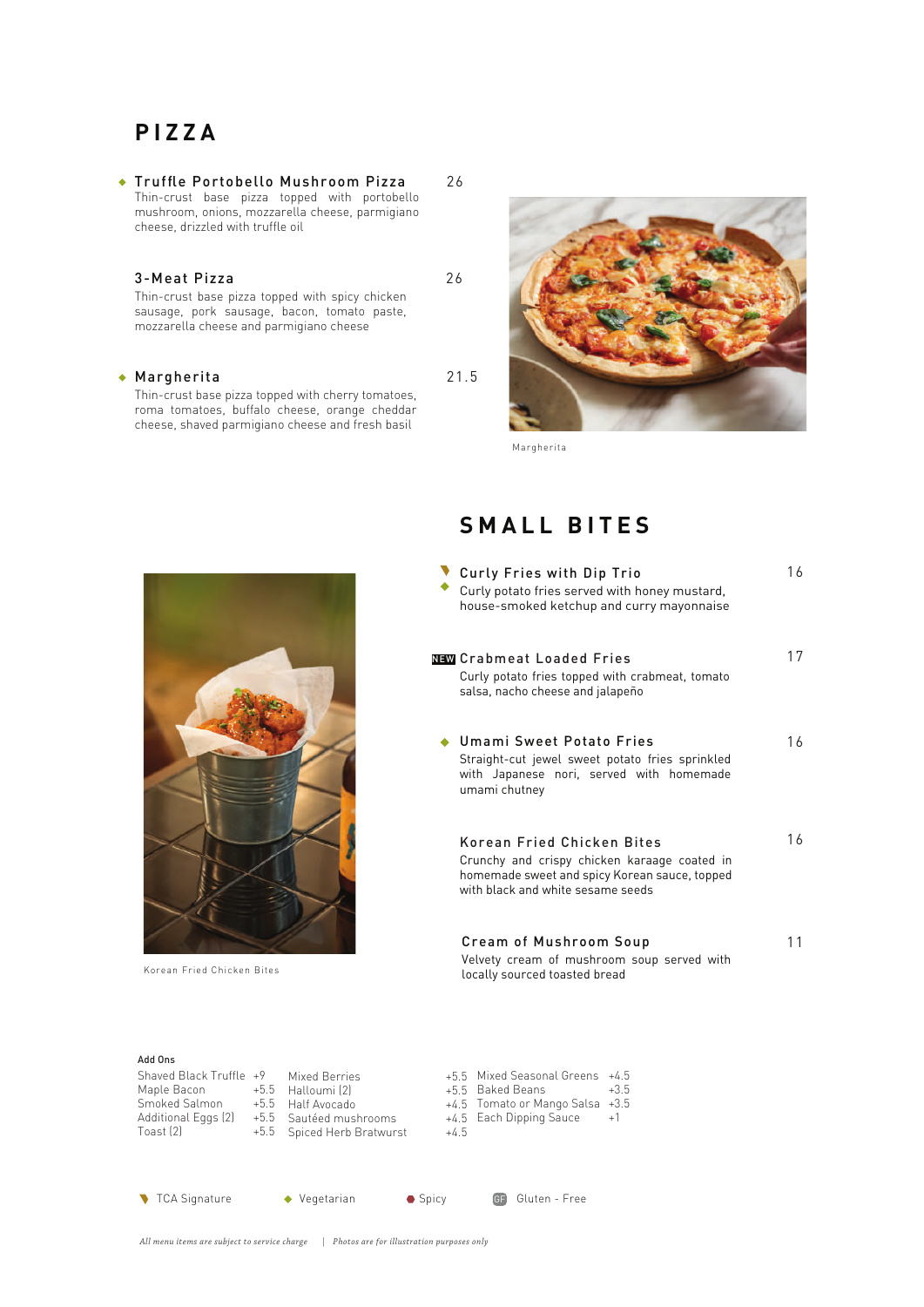## **DESSERTS**

## Academïcs Cinnamon Churros 17 Freshly-fried Mexican churros with molten core, sprinkled with cinnamon sugar, served with a scoop of our TCA Blend gelato and Valrhona 70% chocolate fudge dipping sauce Salted Caramel Apple Crumble 19.5 Apple crumble topped with fresh mixed berries,

served with vanilla gelato and homemade salted caramel sauce

### Classic Fudge Brownie 19.5

Topped with fresh strawberries and roughly chopped pistachios, served with vanilla gelato



Academïcs Cinnamon Churros

### **BAKED GOODS AND CAKES**

Cruffins  $4.8 - 5.9$ 

Original Seasonal flavours A perfect hybrid of a buttery flaky croissant and moist muffin

#### Assorted Cakes,Tarts and Pastries 6.6- 16

Kindly refer to our display for a daily variety of baked cakes, tarts and pastries

### **AFFOGATO & GELATO**

9

## Vanilla Gelato TCA Signature Affogato Coupe

TCA House Blend Gelato

5.5 / scoop

A selection of gelato made from the finest ingredients, including: TCA Gelato Selection

TCA House Blend  $\overline{\phantom{a}}$ Vanilla

TCA Signature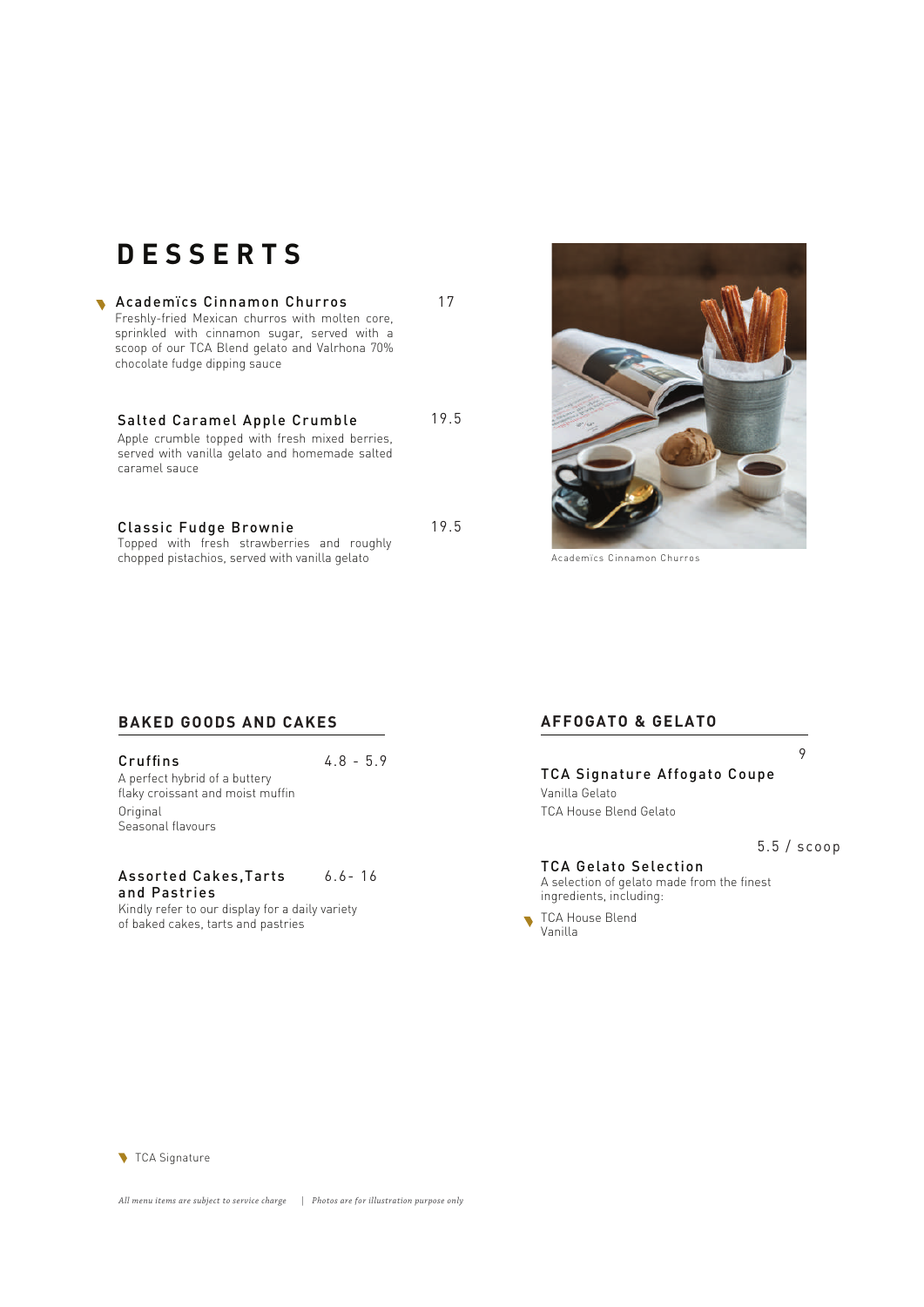## **HANDCRAFTED COFFEE**

#*e Co*"*ee Academïcs team ventures the world and handpicks the best seasonal varieties of specialty co*"*ee to o*"*er in our stores. Each cup is brewed with exact precision; this includes measuring water temperature, co*"*ee grind size, dosage and brew time. Our baristas are dedicated to provide you co*"*ee at its best.*



|                   |                                                                                                                                  | POUR OVER/<br><b>IMMERSION</b> | <b>POUR OVER</b><br><b>OVER ICE</b> | COLD BREW*<br>8-hour steeped<br>coffee, served on ice |
|-------------------|----------------------------------------------------------------------------------------------------------------------------------|--------------------------------|-------------------------------------|-------------------------------------------------------|
|                   | <b>JWF Peaberry Kenya</b><br>Blackberry · Grapefruit · Red Currant                                                               | 10.7                           | 11.7                                | 8.6                                                   |
|                   | 1600-1800<br>M.A.S.L<br>$\langle \rangle$<br>Washed                                                                              |                                |                                     |                                                       |
| <b>NEW</b>        | <b>PERU Organic</b><br>Rose · Pecan · Cane Sugar<br>1100 - 1800<br>M.A.S.L<br>() Washed                                          | 9.7                            | 10.7                                | 7.5                                                   |
| NEW               | <b>COLOMBIA Exotic Luis Anibal</b><br>Cofinet Rose · Chamomile · Red Apple · Floral<br>1500 - 1600<br>M.A.S.L<br>Honey Anaerobic | 10.7                           | 11.7                                | 8.6                                                   |
| <b>NEW</b><br>FST | <b>PANAMA FST Batista</b><br>Lemon · Nutmeg · Apple · Honey<br>1500<br>M.A.S.L<br>◯ Fully Washed                                 | 11.7                           | 12.7                                | 9.6                                                   |

\*COLD BREW - Subject to availablity Please ask our staff for today's seasonal brew

TCA Signature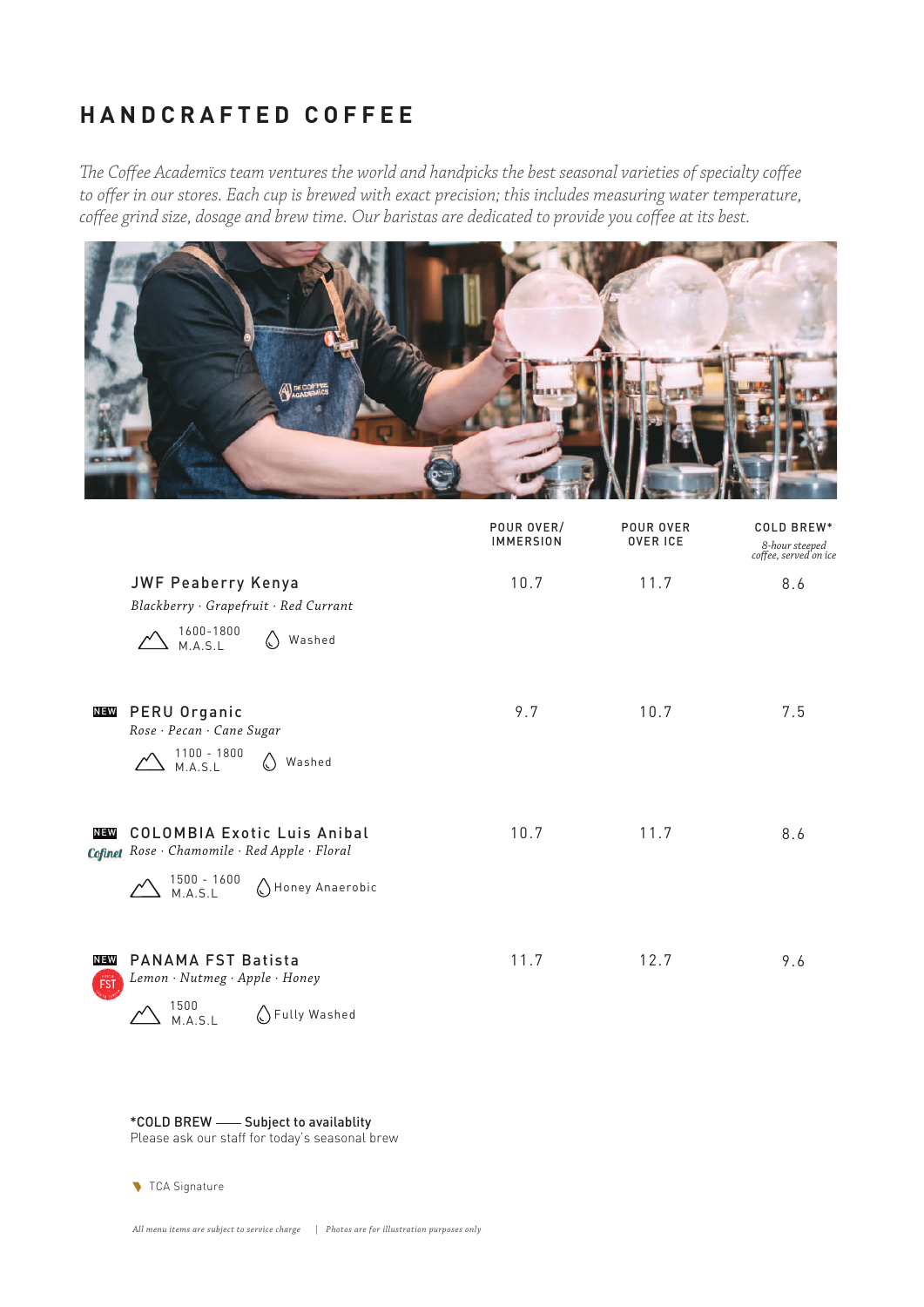## **THE CLASSICS**

#*e extra sweet and full bodied espresso is a delicate TCA House Blend featuring beans from Columbia, Brazil and Ethiopia. We ensure that every cup of coffee we make is served with smooth and silky textured milk.* 

|                                                                                   | <b>HOT</b> | <b>ICED</b> |
|-----------------------------------------------------------------------------------|------------|-------------|
| Espresso                                                                          | 3.8        |             |
| Espresso Macchiato                                                                | 4.4        |             |
| Long Black                                                                        | 5.4        | 64          |
| Piccolo Latte                                                                     | 4.8        |             |
| <b>Flat White</b>                                                                 | 5.9        |             |
| Latte                                                                             | 5.9        | 7           |
| Cappuccino                                                                        | 5.9        | 7           |
| Mocha<br>Single Origin "Mana", Philippines<br>75% Dark Chocolate                  | 64         | 7.5         |
| NEW Steam<br>Espresso steamed with ice to create<br>a light frothy texture        |            | 64          |
| <b>Bulletproof</b><br>Espresso with MCT oil, coconut oil,<br>butter and hot water | 6.4        |             |
| Dirty<br>Ice cold milk topped with triple ristretto                               |            | 7           |
| Espresso Tonic<br>Double espresso with fresh lemon juice<br>and tonic water       |            | 7.5         |

## **THE SIGNATURES**

| Manuka<br>Latte drizzled with natural and raw honey<br>from New Zealand                          | 64 | 7.5 |
|--------------------------------------------------------------------------------------------------|----|-----|
| Okinawa<br>Cappuccino with Okinawa brown cane sugar                                              | 64 | 7.5 |
| Jawa<br>Latte Macchiato with gula jawa from<br>Indonesia, exuding hints of coconut and<br>pandan | 64 | 7.5 |
| Pepper Agave<br>Latte with natural raw agave nectar<br>from Mexico and ground black pepper       | 64 |     |

ADD-ONS

Extra Shot +1 Agave / Gula Jawa / Okinawa +1 | Manuka +1.5 Bonsoy Soy Milk / Oat Milk +1 | Almond Milk +1.5

*All menu items are subject to service charge | Photos are for illustration purposes only*



Iced Jawa (top left), Iced Okinawa (top right) Hot Pepper Agave (bottom)